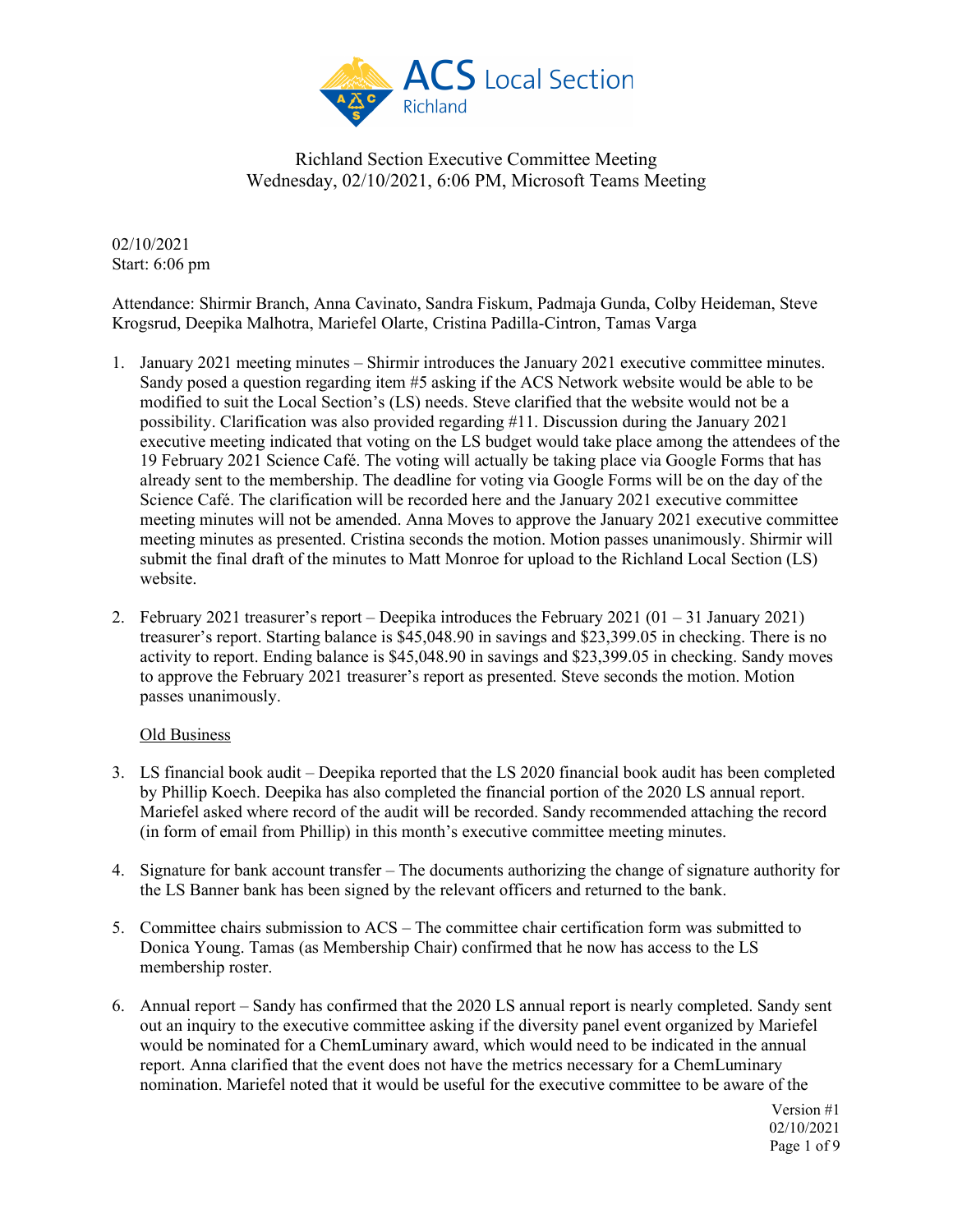

requirements for a ChemLuminary award would be to ensure that the necessary information is recorded for the LS's planned events. One example would be sharing a Google documents among the executive committee to keep track of the LS's activities.

- 7. Newsletter A draft of the newsletter has been submitted to the executive committee for review. Comments should be resolved and the final version should be submitted to Anna for distribution to the membership by Friday, 12 Feb 2021.
- 8. Website update (METT grant) Steve worked with his team to identify other LS websites as models for how the Richland LS wants to redesign its website. Steve contacted the St. Louis LS webmaster for guidance and they responded that he hired a professional website developer. Following that correspondence, Steve has researched local website developers. His current contacts include an individual recommended from a local print shop and the person who developed the NORM 2018 website. Based on his correspondence with the St. Louis LS, the cost of moving content from the current website to the new website may exceed the \$3000 budget listed in the proposed LS. Steve also noted that there will also be a smaller, yearly fee to hold the domain. Cristina suggested using an already established website template (e.g. Wordpress or Wix) to help alleviate cost. Anna noted that the ACS is doubling the annual allotment for LS's, divisions, and student chapters for the year 2021. This extra monies could be used to help cover the costs for building the new website. The Richland LS allotment for 2021 is \$7,765. Mariefel and Deepika will confirm if this amount contains the typical allotment or the doubled increase. Steve noted that the 2018 allotment was \$7,800, so the LS should receive \$15,530.
- 9. Science café/budget approval deadline The Science Café is scheduled for Friday, 19 February 2021 from 5:30 – 6:30 pm via Zoom. This date will also be the deadline for voting on the LS budget. Shirmir will be the speaker for the Science café. The details for this meeting, including registration, have been distributed to the membership. Cristina suggested verifying that the meeting details are set to mute the attendee as soon as they sign on so as not to distract the speaker. Sandy suggested allotting the first few minutes of the meeting to address questions regarding the budget.
- 10. Chemistry Olympiad Padmaja has registered 4 local students for the U.S. National Chemistry Olympiad (USNCO). The students are currently awaiting details from USNCO regarding access codes and materials for participation. Discussion indicated exploring different ways to get information about the USNCO to the local high school students. Mariefel suggested building a database to maintain current contact information for teachers. The Columbia Basin College chemistry club will be having a joint club meeting with the Eastern Oregon University (EOU) chemistry club on 22 February 2021 to discuss collaborating outreach.
- 11. EOU chemistry club The EOU chemistry club will be hosting a joint event on 08 March 2021, where Cristina will present on navigating a career in chemistry. Colby will send an invitation to the Washington State University Tri-Cities chemistry club as well.
- 12. Mid-Columbia Science Fair (MCSF) Mariefel encouraged members to sign up as a judge in the MCSF. Further discussion will be postponed to the next meeting.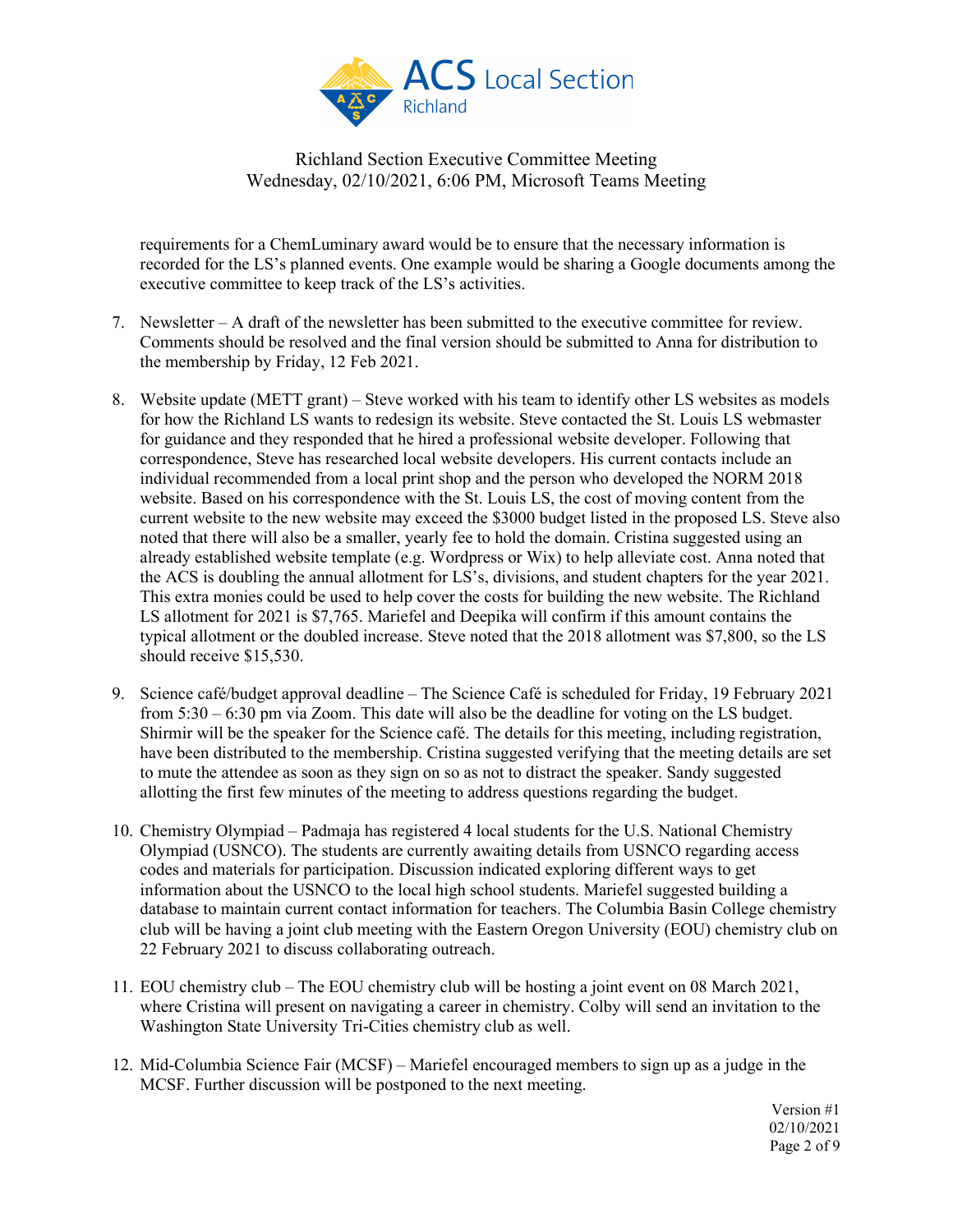

- 13. Diversity, Inclusion, and Respect Grant Cristina and Anna will have their first meeting with the Stevens Middle School principal on Thursday 11 February 2021 regarding the "Explore COVID-19 | Explorando COVID-19" event. The event is expected to include around 350 students. Following the initial meeting, Cristina will reach out to volunteers to coordinate event planning.
- 14. Annual social Discussion will be postponed until next meeting.

#### New business

- 15. Northwest Region (NOR) Board representative It was mentioned that the Richland LS does not currently have a NOR Board representative. Mariefel has asked Ram Devanathan (currently serving as NOR Board treasurer) to serve as the LS representative. Ram is willing and has asked the executive committee to vote on the matter. Due to lack of quorum, the vote will be made via email.
- 16. NORM 2021 award nominations The available award nominations available are: the Stanley C. Israel Regional Award for Advancing Diversity in the Chemical Sciences; the ACS Division of Chemical Education Glenn and Jane Crosby Northwest Region Award for Excellence in High School Teaching; and the ACS E. Ann Nalley Northwest Regional Award for Volunteer Service to the American Chemical Society. The deadline is 01 March 2021. Discussion indicates that he LS will not likely be submitting any nominations. Anna noted that she is willing to help write a nomination if someone is named before the deadline. Sandy mentioned that the deadline for the ACS Fellows nominations is approaching. Sandy suggested submitting a nomination packet for Dave Heldebrant. Anna will follow up with Janet Bryant to gather Dave's information from Janet Bryant.

#### Other business

17. K-12 directory/contacts – Given that several events planned for this year target K-12 students, Mariefel suggested building a directory containing contact information for local teachers to better get information to local students.

#### Committee reports

- 18. Programs Cristina has asked that if anyone has suggestions for activities to please contact her for assistance with organizing.
- 19. Membership Tamas is working on drafting a welcome letter for new members. He suggested that in addition to welcoming new members to the LS, a welcome letter also be sent the entire membership at the beginning of the year. Discussion that this is similar to the welcome letter from the LS chair every year. Anna suggested
- 20. Nominations Updates reported above.
- 21. Awards Updated reported above.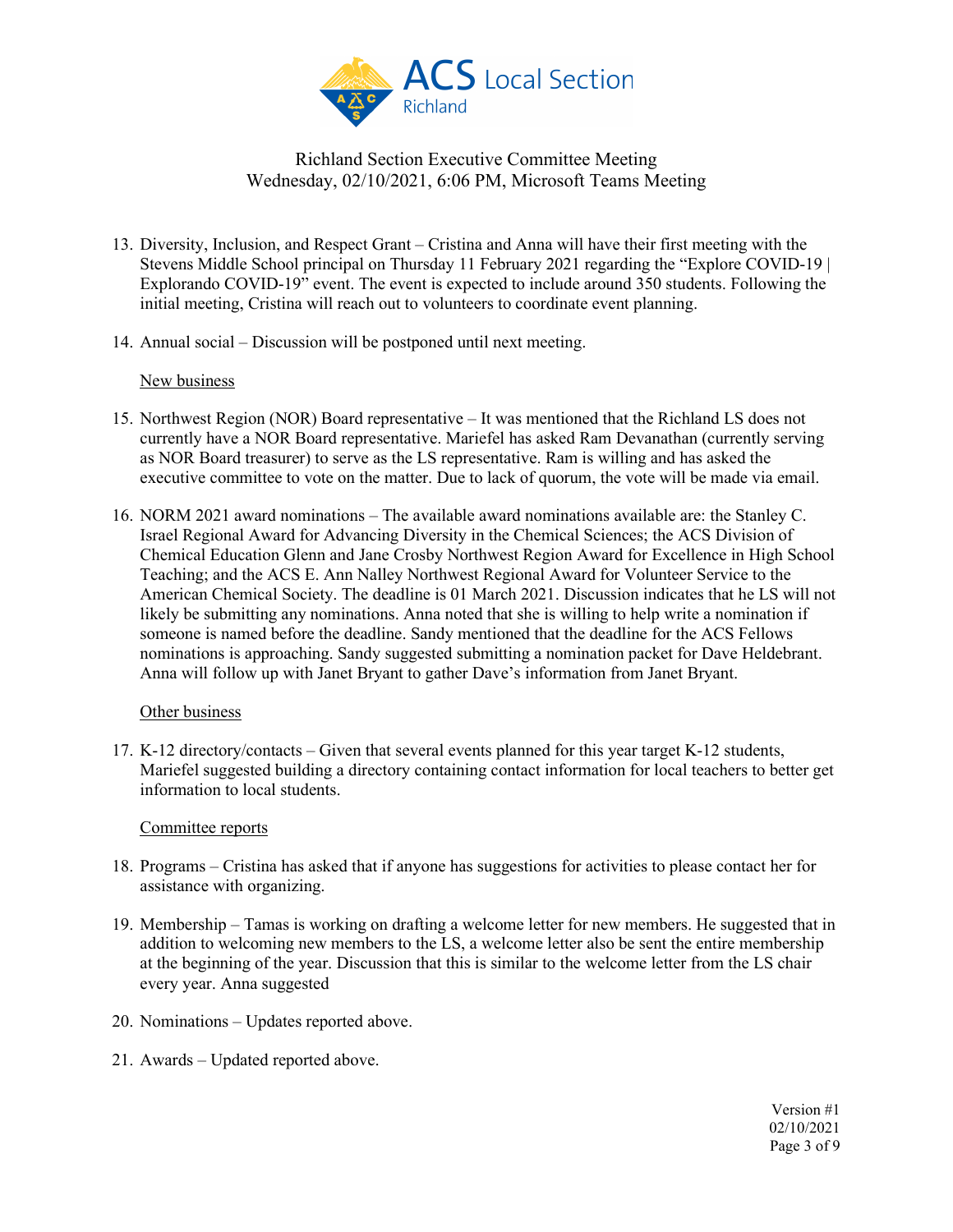

- 22. Public Relations Updates reported above.
- 23. Education Several EOU students will be attending the virtual ACS Spring National Meeting. The LS has provided financial support for students to attend in the past. Colby will work on drafting a request for support to send to the executive committee. Sandy suggested that CBC and WSU submit requests for support as well if student from those schools will be attending.
- 24. Diversity and Inclusion Updates reported above.
- 25. Governance Affairs No updates to report.
- 26. Women Chemists (WCC) The regional WCCs are currenting planning the WCC symposium for NORM 2021. The next meeting will take place after the March 2021 executive committee meeting. An update will be provided in the April 2021 executive committee meeting.

Steve moves to adjourn the February 2021 executive committee meeting. Anna seconds the motion. Motion passes unanimously.

Adjourn at 7:14 pm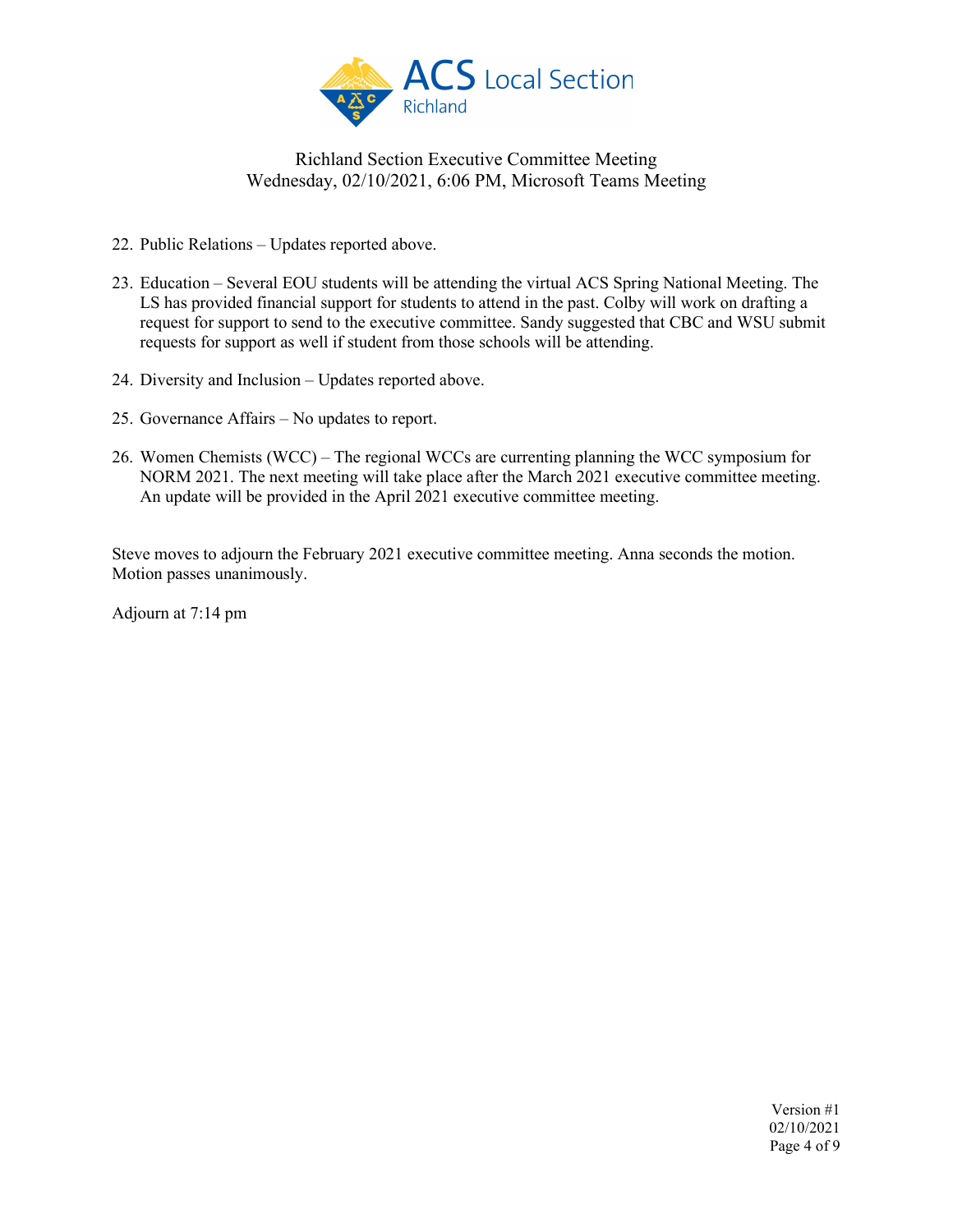

| <b>ACS Richland Section</b><br><b>Treasurer's Report</b><br>01/01/2021-01/31/2021 |                                                                  |  |  |  |  |  |
|-----------------------------------------------------------------------------------|------------------------------------------------------------------|--|--|--|--|--|
|                                                                                   |                                                                  |  |  |  |  |  |
| <b>Starting Balance</b><br>Savings<br>Checking                                    | \$45,048.90<br>\$23,399.05                                       |  |  |  |  |  |
| Receipts<br>From                                                                  | <b>Budget</b><br>Date<br>Directed to:<br>Amount<br>Category      |  |  |  |  |  |
| Total receipts this period                                                        | \$0.00                                                           |  |  |  |  |  |
| <b>Expenses</b>                                                                   |                                                                  |  |  |  |  |  |
| To                                                                                | Budget Date Paid Description; check number<br>Amount<br>Category |  |  |  |  |  |
|                                                                                   |                                                                  |  |  |  |  |  |
| Total spent this period                                                           | \$0.00                                                           |  |  |  |  |  |
| <b>Ending Balance</b><br>Savings<br>Checking                                      | \$45,048.90<br>\$23,399.05                                       |  |  |  |  |  |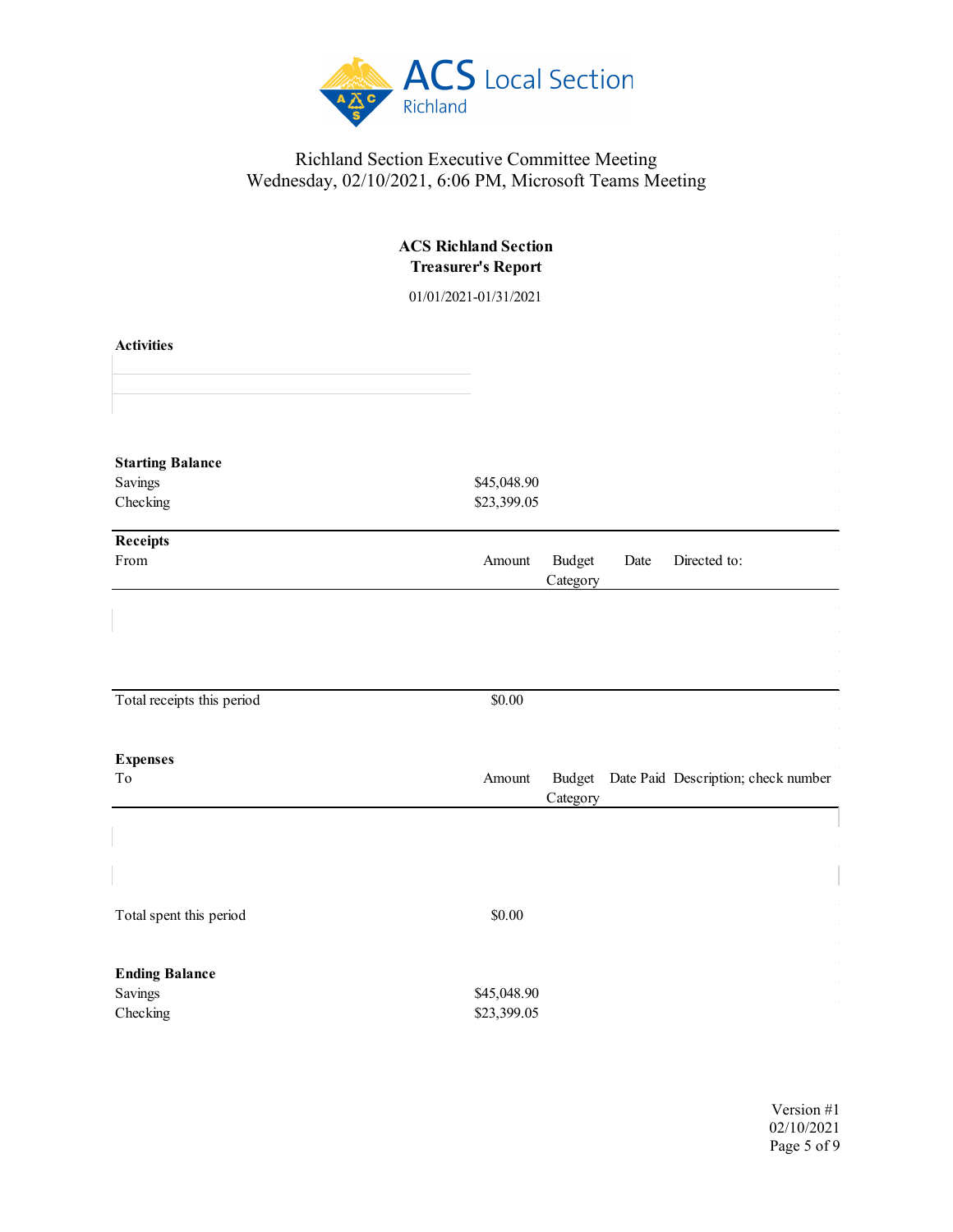

#### **Branch, Shirmir D**

| From:               | Koech, Phillip K                                                                                     |  |
|---------------------|------------------------------------------------------------------------------------------------------|--|
| Sent:               | 10 February, 2021 09:19                                                                              |  |
| To:                 | Olarte, Mariefel V                                                                                   |  |
| $C_{\mathbf{C}}$    | Anna Cavinato; Heldebrant, David J; Malhotra, Deepika; Fiskum, Sandra K; Branch, Shirmir D; Padilla- |  |
|                     | Cintron, Cristina                                                                                    |  |
| Subject:            | Audit of the 2020 Local section books                                                                |  |
| <b>Attachments:</b> | 2020 Treasurer records review.pdf                                                                    |  |

Mariefel,

I have performed an audit of the 2020 Richland local section financial records and found that they are true, accurate, and complete.

Find attached complete report.

Best regards

Phillip

**Phillip Koech Senior Chemist** Pacific Northwest National Lab Energy Processes & Materials Division 509-372-6891 phillip.koech@pnnl.gov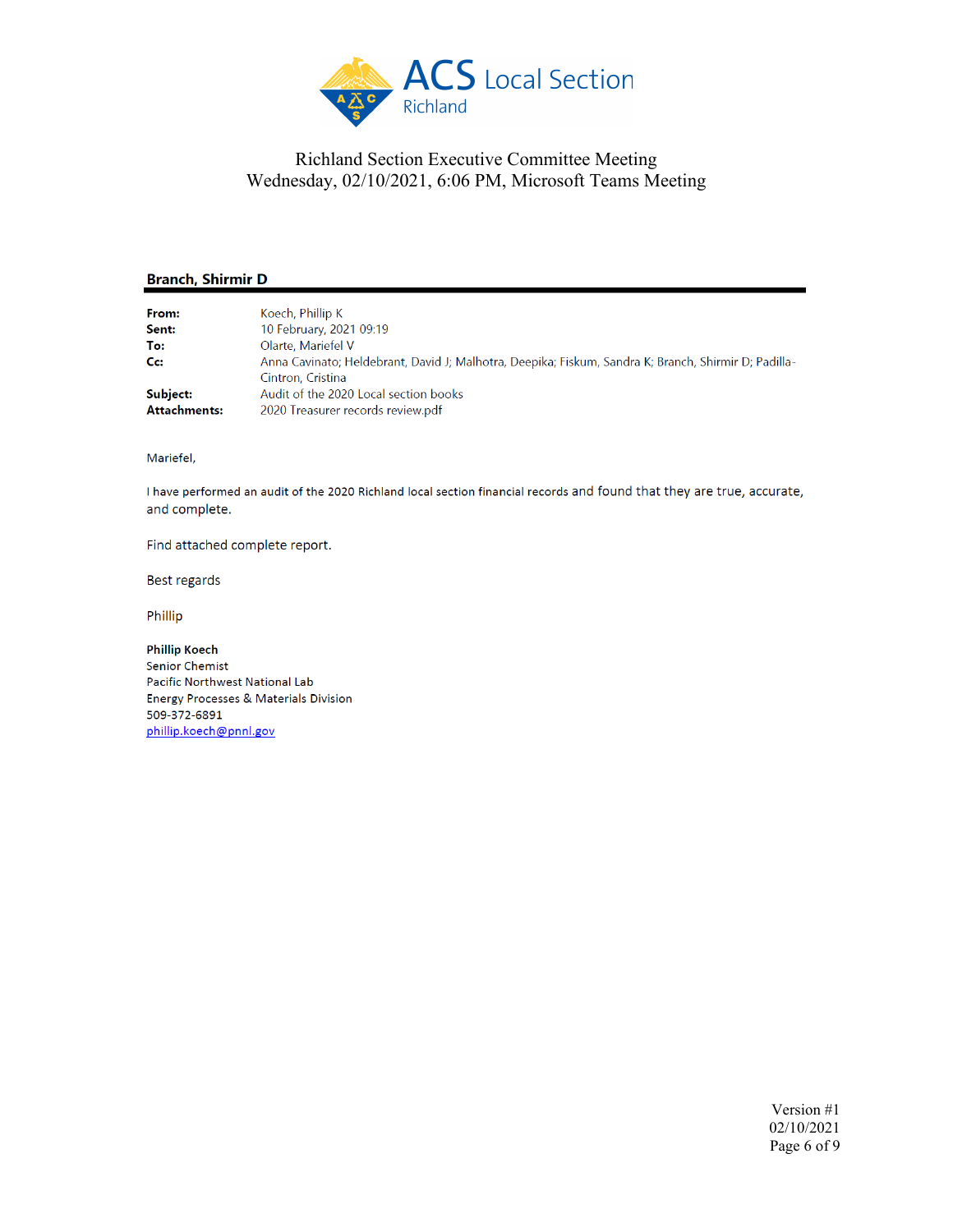

## **Phillip K. Koech**

117 Bremmer St.

Richland, WA 99352

509-460-9046

Phil.koech@gmail.com

February 9th, 2021 Mariefel Olarte, Chair **Richland Section** American Chemical Society

Dear Mariefel Olarte:

Deepika Malhotra 2020 Richland local Section Treasurer asked me to perform an independent review of the treasury records for calendar year 2020 to demonstrate that the records are true, accurate, and complete. This review is now complete.

#### Procedure

The starting materials for the review were as follows:

- 1. An electronic copy of the Section Treasurer's financial spreadsheet documenting each item of income and expense that occurred throughout 2020 and assigning each item to a budget line item. This spreadsheet includes a "Balance Sheet" that summarizes these transactions and reconciles the beginning and ending balances for 2020.
- 2. The Section Treasurer's paper records for 2020. These include:
	- a) Bank statements, which include images of cancelled checks, and
	- b) Receipts and other evidence to document that expenditures and revenue of the section were appropriate to the business of the Section.

I have verified that the records for the 2020 year-end balances as shown in Table 1, 2020 Local Section Financial Report is consistent with the bank records and the Treasurer's balance sheet.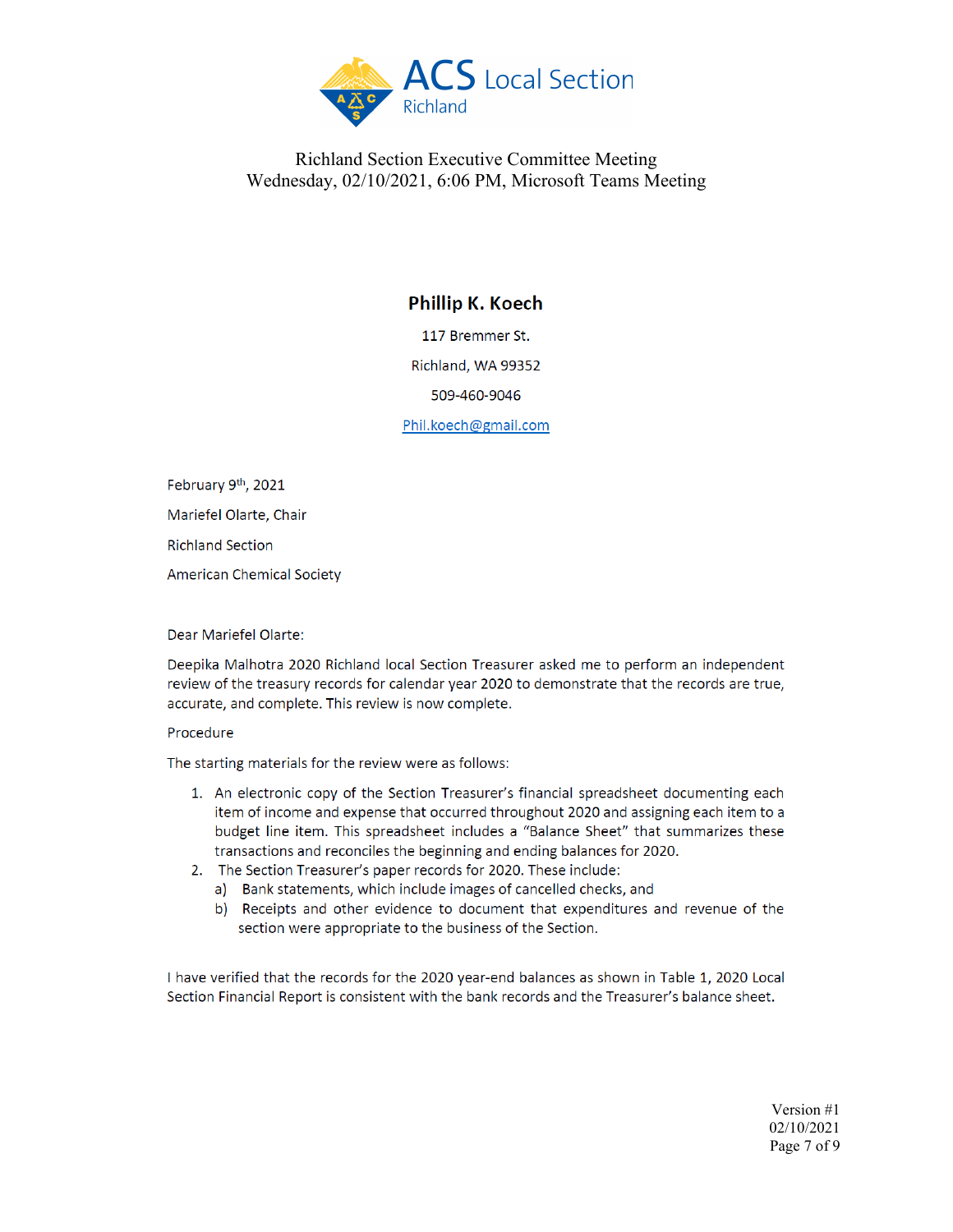

#### 2020 Local Section Financial Report

| Table 1. End of Year 2020 |    |           |
|---------------------------|----|-----------|
| 2019                      |    |           |
| 2020 Ending Balances      |    |           |
|                           |    |           |
|                           |    |           |
|                           |    |           |
|                           |    |           |
| 2020                      | \$ | 69,447.95 |

I also reviewed all transactions that occurred during the year in the Section's accounts with supporting documentation, including cancelled checks, bills, receipts, and deposit vouchers, to ensure that they were legitimate expenses of the Section.

All expenses paid were consistent with the local section approved budget and mostly supported by receipts, e-mail approvals or correspondence.

The Treasurer continues to execute the duties of her office timely and professionally. All the records required for the review (except for the electronic spreadsheet file) were contained and neatly organized in a single, tabbed, three-ring binder.

It was a pleasure to perform this examination of the Richland Section's financial records. I hope this information is helpful to the section, but I want to emphasize that it does not constitute a professional financial audit. I have neither the formal training nor certification of a public accountant.

Sincerely,

Prompostered

Phillip K. Koech

Cc: Anna Cavinato Mariefel Olarte Dave Heldebrant Deepika Malhotra Sandy Fiskum

> Version #1 02/10/2021 Page 8 of 9